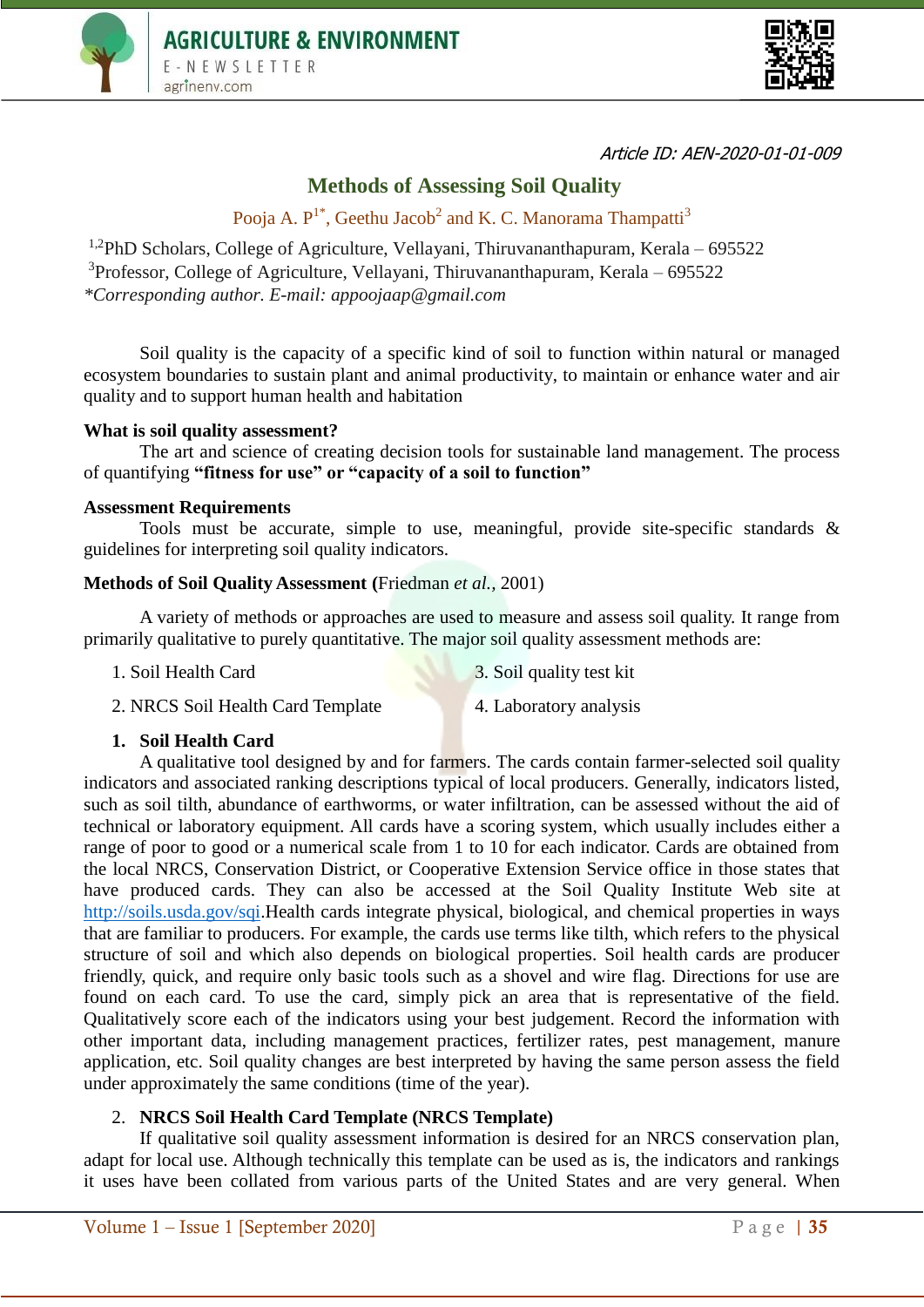



adapting the template, select only locally relevant indicators and descriptive terms, and be sure to add others that are needed for local soil and agricultural systems. Generally, not more than 10 indicators should be used on a template, as too many questions make the process cumbersome. As with the farmer-developed health cards, assessments should be done by the same person over time, under similar conditions, and during the same time of year for each sampling. Suggested guidelines for sampling times are included with the NRCS Template. Check carefully that this information is locally relevant, and modify any suggestions which are not appropriate to local conditions.

#### **3. Soil Quality Test Kit**

The Soil Quality Test Kit, is an on-farm soil quality assessment tool. The kit is used as a screening tool to give a general direction or trend of soil quality; e.g., whether current management systems are maintaining, enhancing, or degrading the soils. It can also be used to troubleshoot problem areas in the field. Included in the kit are tools to measure standard soil quality indicators such as respiration, water infiltration, bulk density, electrical conductivity, pH, aggregate stability, slaking, and earthworms. The kit is accompanied by the Soil Quality Test Kit Guide, which provides a list of supplies and instructions for the tests as well as background and interpretive information for evaluating the results from each test. The Instruction Section describes the procedures for 12 soil quality diagnostic tests and includes worksheets for gathering data. The guide also lists sources of supplies needed to build a field test kit. The kit provides a soil quality assessment method that quickly provides quantitative, reliable data. Most of the tests can be conducted in the field and/or in the office. Some users have found that completing a whole set of measurements in the Soil Quality Test Kit may take as long as 4-6 hrs. Thus, it may be unrealistic to expect a farmer to use the kit independently. However, the results can be determined immediately after conducting the tests. Be sure to allow time to assist with, or do, many of the measurements. Also, a few of the morphology estimations are considered difficult for the untrained professional to perform, so be prepared to have a soil scientist or specialist help with this part of the analysis. The kit can be used by people with little experience. To reduce error, first-time users should practice with people who have more experience. Guidelines for the number of samples and detailed steps for data collection and processing are listed in the Kit guide and should be followed carefully. Although sampling should be conducted in similar spots and at similar times of year, it does not have to be conducted by the same person each time since the measurements are quantitative.

| <b>Assessme</b><br>nt Tool | Speed of<br>use/Results                                      | Ese of use | <b>Cost</b> | <b>Farmer</b><br>interactio<br>n with<br>advisor | <b>Advantages</b>                                                    |
|----------------------------|--------------------------------------------------------------|------------|-------------|--------------------------------------------------|----------------------------------------------------------------------|
| Soil<br>Health<br>Card     | Use: Fast<br>$(15-30 \text{ min.})$<br>Results:<br>Immediate | Easy       | None        | Low to<br>high                                   | Land owners<br>can use<br>independently<br>and are more<br>involved. |

Table: Comparison of soil quality assessment methods

**Advantages Disadvantag**

Reliability of information, requires specific

conditions for sampling, subjectivity

interpretation of results

**es**

in

results easy to interpret, locally adapted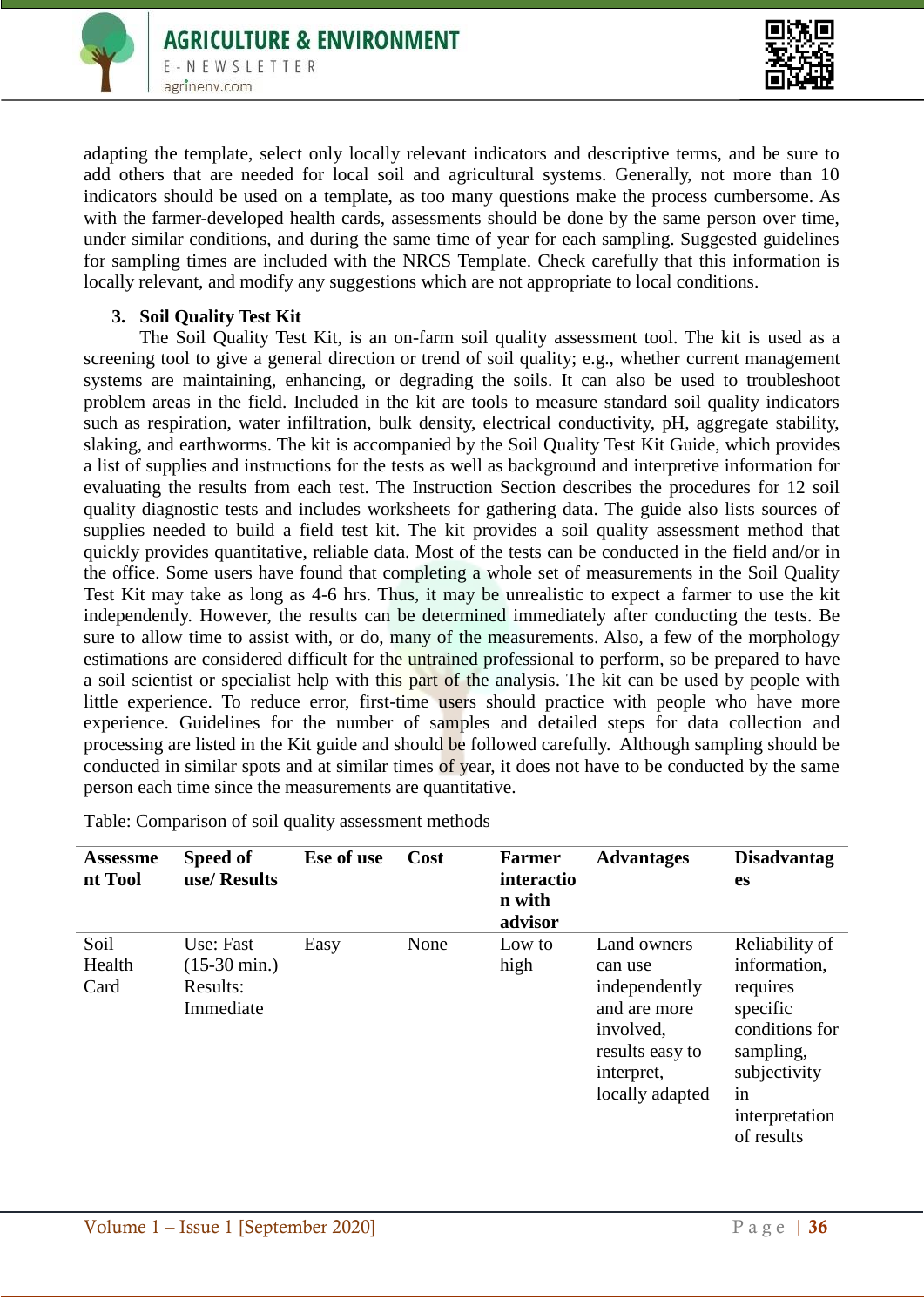# **AGRICULTURE & ENVIRONMENT**





| <b>NRCS Soil</b><br>Health<br>Card<br>Template | Use: Fast<br>$(15-30 \text{ min.})$<br>Results:<br>Immediate                                         | Easy                      | None                                         | High | Results easy to<br>interpret,<br>locally adapted,<br>can be included<br>in conservation<br>plan                               | Reliability of<br>information,<br>requires<br>specific<br>conditions for<br>sampling,<br>subjectivity<br>in<br>interpretation<br>of results      |
|------------------------------------------------|------------------------------------------------------------------------------------------------------|---------------------------|----------------------------------------------|------|-------------------------------------------------------------------------------------------------------------------------------|--------------------------------------------------------------------------------------------------------------------------------------------------|
| Soil<br>Quality<br><b>Test Kit</b>             | Use:<br>Moderate<br>$(4-6$ hours<br>for<br>comprehensi<br>ve<br>evaluation)<br>Results:<br>Immediate | Intermediat<br>e<br>-hard | Low to<br>moderate                           | High | Reliable<br>information,<br>data can be<br>collected by<br>various users,<br>interpretation of<br>tests available<br>in guide | Some tests<br>difficult to<br>interpret, not<br>locally<br>adapted,<br>requires<br>specific<br>conditions for<br>sampling,<br>labor<br>intensive |
| Lab<br>Analysis                                | Use: Fast<br>$(15-30 \text{ min.})$<br>Results:<br>2-3 weeks                                         | Easy                      | Moderate<br>to<br>Expensiv<br>e;<br>variable | Low  | High reliability<br>and precision,<br>professional<br>recommendatio<br>ns accompany<br>results for some<br>tests.             | Need help to<br>interpret,<br>need<br>outside lab,<br>all tests not<br>available,<br>potential high<br>costs for<br>repeated tests               |

# **1. Laboratory Analysis**

It is a quantitative soil assessment tool. Although the sampling time (field portion) is shorter when using a soil testing lab, getting results may take from 3 days to 2 weeks. Health Card and Kit results can be determined on the same day that sampling occurs. Advantage of a lab analysis is assurance that the results are obtained with quality control and that they are numerically reliable for long-term comparisons. Also, results from fertility related tests are often returned with interpretations and with specific recommendations to help make management decisions. The most standard tests performed by soil testing labs are for chemical properties and for micronutrients and macronutrients. Chemical tests include pH, EC, cation exchange capacity, nitrate, and ammonium. Macronutrients and micronutrients include sulfate, P, K, Ca, Mg, Zn and Cu. Labs can also test for elements, such as aluminum and boron, which may be considered yield limiting in high levels. Most labs can also test for soil organic matter, total organic carbon, and total soil nitrogen. Some will also conduct physical tests such as bulk density, water release curves, and soil water content. Laboratories differ in their procedures for some tests. Try to use the same lab, or be aware of any differences in methodology. Use in-state labs when possible, since they are familiar with local and regional soils. Request information about the methodology and units used by the lab, so that lab results may be compared with results from the Test Kit. Some specialized labs do very specific tests for biological properties,